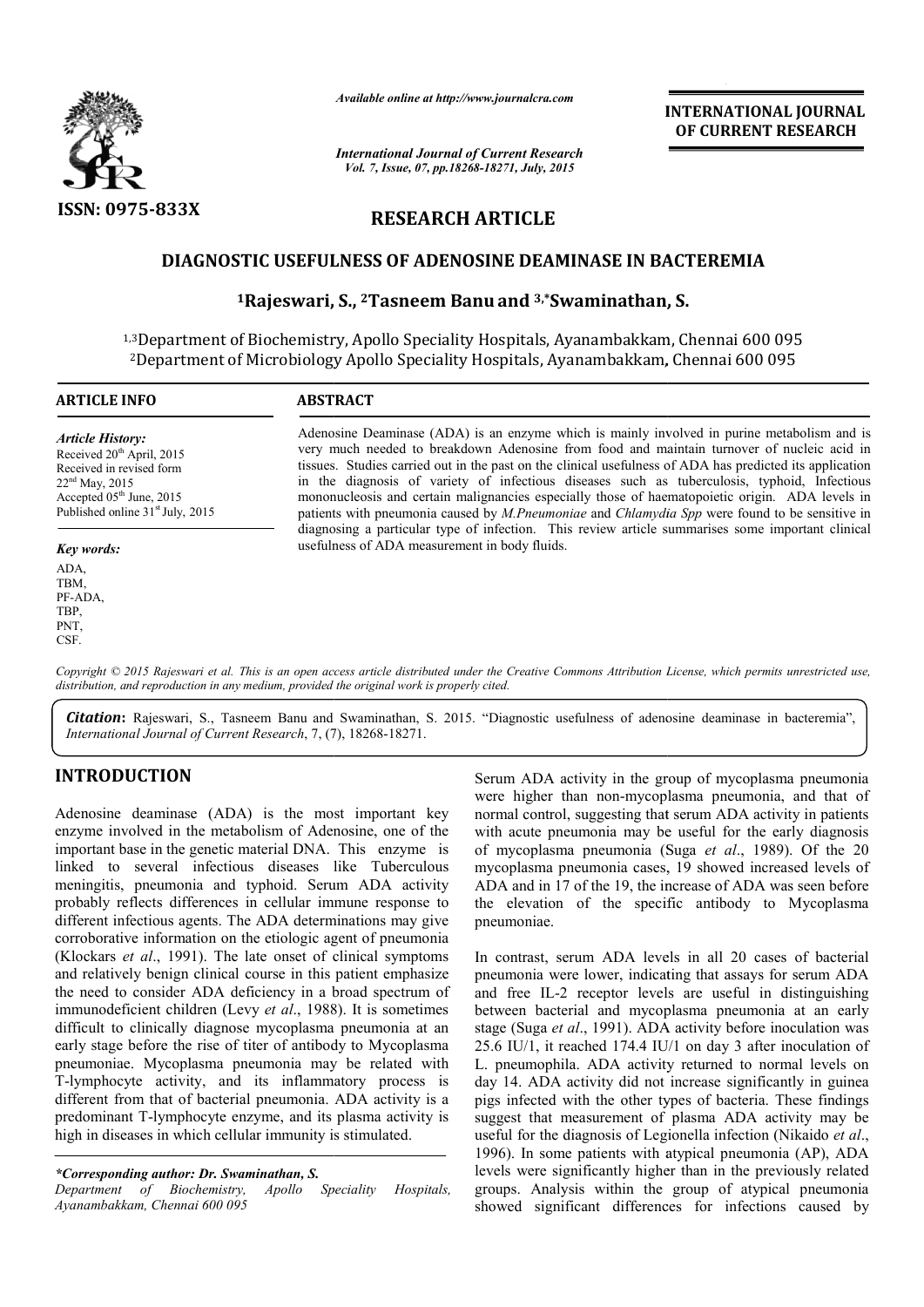Coxiellaburnetii, Mycoplasma pneumonia and Legionella pneumophila, as compared with patients with bacterial pneumonia and normal control subjects. Serum ADA in patients with community-acquired pneumonia requiring hospitalization may provide useful additional diagnostic information on the aetiology of pulmonary infection (Molinos *et al*., 1997). ADA level of tuberculous group was above diagnostic cut-off, while only one sample was above cut-off in non-tuberculous group. The negative predictive value of ADA for the diagnosis of non-tuberculous etiology was 97.5% (39 of 40) lymphocytic pleural effusion patients and ADA levels in nontuberculous exudative pleural effusions rarely exceeded the cut-off set for tuberculous disease. The pleural fluid ADA levels were significantly higher in tuberculous exudative pleural effusions when compared with non-tuberculous exudative pleural effusions (Bharat (Kumar Gupta *et al*., 2010). ADA activity is a significant prognostic indicator for the development of constrictive pericarditis in tuberculous pericarditis (Komsuoglu *et al*., 1995).

The ADA1 (both ADA1m and ADA1c isoenzymes) was the major isoenzyme in the parainfective effusions with a median contribution of 70 percent. The ADA2 isoenzyme activity most likely reflects monocyte-macrophage turnover or activity, while ADA1 probably originates from lymphocytes or neutrophils. It is therefore essential to determine the isoenzyme profile when interpreting ADA activity levels in effusions. The measurement of the individual isoenzymes will enhance the diagnostic utility of ADA activity determinations in pleural effusions(Ungerer *et al*., 1994). Modulating endogenous adenosine was also effective in exacerbated 8-<br>sulfophenyltheophylline ordinariished PNT tissue sulfophenyltheophylline ordiminished PNT peroxidation. Survival from sepsis was also improved when PNT was used as a posttreatment. These data indicate that endogenous adenosine is an important modulatory component of systemic inflammatory response syndromes. These data also indicate that inhibition of ADA may be a novel and viable therapeutic approach to managing the systemic inflammatory response syndrome without ablating important physiological functions (Adanin *et al*., 2002).

Adenosine was used to survive under extremely acidic conditions via the production of NH(3). It has been proposed that amino acid decarboxylation is the major system for the resistance of E. coli to acidic stress. ADA deamination was shown to induce the survival under acidic conditions, demonstrating that bacteria have alternative strategies to survive under acidic conditions besides amino acid decarboxylation (Sun *et al*., 2012). The partially purified ADA is labile to a number of environmental conditions, particularly to phosphate buffers of pH 6.8 or less. A disproportionately slow rate of adenine deamination by cells utilizing lactate permits a more prolonged period of induction and, consequently, a greater quantity of enzyme to be synthesized; cell division, but not enzyme inactivation, reduces enzyme concentration. The ADA's of Aerobacteraerogenes and Salmonella typhimurium are not inducible (Charles N. Remy *et al*., 1968). Compared with the spontaneous bacterial peritonitis (SBP) group, the tuberculous peritonitis (TBP) group had significantly higher ascitic protein, ADA and lactate dehydrogenase (LDH) levels.

Levels of proteins ADA & LDH in Ascitic fluid may help to differentiate TBP & SBP groups (Hai-jun Huang *et al*., 2014). ADA activity was significantly higher in the typhoid fever group. Untreated typhoid fever patients had their higher ADA activity between 10th and 15th day of illness. When ADA cut point was set at 80 U/I, sensitivity of the test was 91.8% and specificity was 91.4% as a preliminary clue to the recognition of typhoid fever (Casanueva *et al*., 1991). The medium serum ADA values were significantly higher in children with typhoid fever  $(P < 0.0001)$  in relation to the values in the control group. This test had a sensitivity of 91.9% and a specificity of 92.5% in identifying the patient with typhoid fever when using 80 units/liter as the cutoff values. The positive predictive value of the test was 83.8% and the negative predictive value was 96%. Determination of ADA values in serum could be helpful in the early diagnosis of typhoid fever (Vasanueva *et al*., 1992). ADA levels in serum were higher in TB compared to non-TB groups. Using a cut off of 35 IU/L, the sensitivity and specificity of Pleural Fluid ADA (PF-ADA) in the diagnosis of TB was computed to be 83.3% and 66.6% respectively. At a cut-off level of 100 IU/L, PF-ADA was found to have a sensitivity 40% and specificity 100%. From this study it is concluded that, using 100 IU/L as the cut-off, it is possible to avoid pleural biopsy to ascertain the diagnosis of TB in as much as 40% of the patients (Sharma *et al*., 2001).

Some studies suggest significant increase in serum ADA and ADA-2 values, which decreased during the first 2 months in the patients as a whole, followed by stabilization of ADA activity. This decline was mainly due to marked decrease in ADA2. The ratio of ADA(2)/ADA was found to be better indicator of tuberculosis. Lymphocyte neutrophil ratio (L/N) > 0.69 gave additional benefit to increase the sensitivity and specificity for the use of ADA as marker in diagnosing tuberculosis (Salman, 2003). The combined use of activity of ADA, its isoenzymes and total and differential cell counts is a better indicator and gives better understanding to diagnose and evaluate tuberculosis and response to therapy. The PF-ADA levels were significantly higher in different types of exudative effusions than in transudates. An ADA level  $\leq 40$  IU x L(-1) virtually excluded a diagnosis of tuberculosis in lymphocytic pleural effusions. Adenosine deaminase1/adenosine deaminase (p) correctly classified all nontuberculous lymphocytic pleural effusions with high adenosine deaminase levels (Jimenez *et al*., 2003).

The ADA level in TBM cases had significant correlation with CSF cell count  $(P<0.01)$ , lymphocyte percentage  $(P<0.02)$  and protein concentration (P<0.02). Thus, the CSF ADA activity assay was found to be a simple, useful and rapid diagnostic test for the early recognition of TBM in children (Mishra *et al*., 1996). Serum ADA activity with high specificity percentage may be a useful alternative test in restricted resource areas to rule out diagnosis of Pulmonary Tuberculosis (PTB). However, serum ADA activity is not a useful tool for TB diagnosis (Shokrollah *et al*., 2015). Lowering adenosine and 2′-deoxyadenosine levels using ADA enzyme therapy decreased the pulmonary eosinophilia and resolved many of the lung histopathologies. In addition, genetically restoring ADA to the forestomach of otherwise ADA-deficient mice prevented adenine metabolic disturbances as well as lung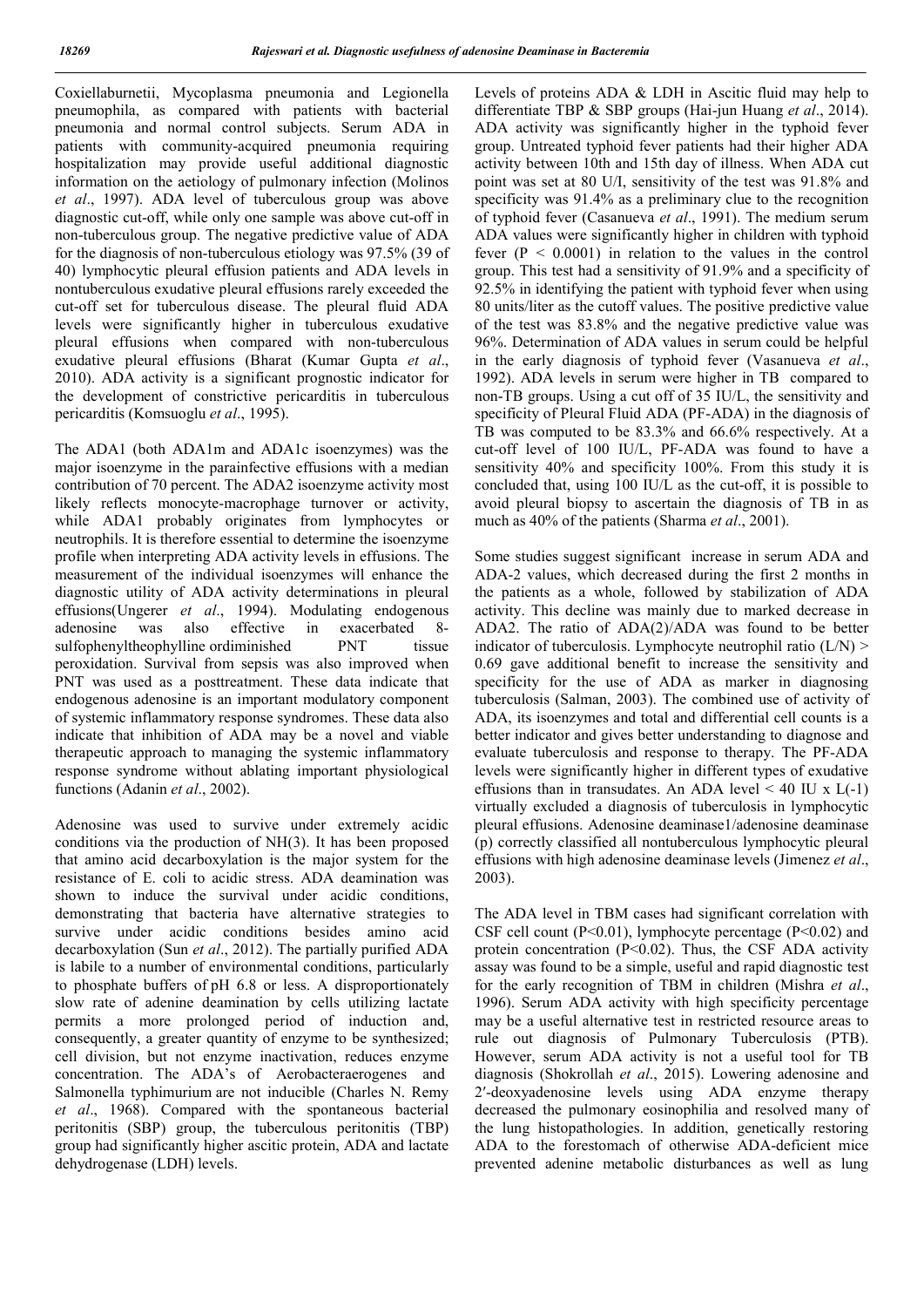inflammation and damage. These data suggest that disturbances in purinergic signaling mediate the lung inflammation and damage seen in ADA-deficient mice (Micheal Blackburn *et al*., 2000). To distinguish pleural TB, pleural levels of ADA-2 have the highest sensitivity among the different diagnostic parameters and may find a place as routine investigation for early detection of TB in the future (Sibel Yurt *et al*., 2014). Measurement of serum ADA level do not have enough sensitivity to assist in the diagnoses of tuberculosis patients from other respiratory diseases and not evaluated perform well enough to replace sputum smear microscopy. Thus, this tests have little role in the diagnosis of PTM (AliasgharFarazi *et al*., 2010). ADA estimation in CSF is not only simple, inexpensive and rapid but also fairly specific method for making a diagnosis of tuberculous etiology in TBM, especially when there is a dilemma of differentiating the tuberculous etiology from non-tuberculous ones. For this reason ADA estimation in TBM may find a place as a routine investigation (Bharat kumar Gupta *et al*., 2010).

Even with lower ADA activity in ascites among cirrhotic patients, ADA values were significantly elevated during Tuberculous peritonitis, indicating that ADA can still be a valuable diagnostic tool (Yi-Jun Liao *et al*., 2012). IFN-γ and ADA could be used as valuable parameters for the differentiation of tuberculous from non-tuberculous effusion, and IFN-γ was more sensitive and specific for tuberculous effusion than ADA (Fahmi Yousef knan *et al*., 2013). ADA remains useful for the diagnosis of TPE even in low-tointermediate prevalence scenarios when combined with the lymphocyte proportion (Alberto Garcia *et al*., 2012). Infections with intracellular bacteria such as chlamydiae affect the majority of the world population. Infected tissue inflammation and granuloma formation help contain the short-term expansion of the invading pathogen, leading also to local tissue damage and hypoxia. However, the effects of key aspects of damaged inflamed tissues and hypoxia on continued infection with intracellular bacteria remains unknown. The ADA and QFT-G assays might be used to rapidly diagnose TB peritonitis and initiate prompt treatment while waiting for a final diagnosis using the standard culture approach.(Matthew *et al*., 2009) The inhibition of ADA by Erythro-9-(2-hydroxy-3 nonyl)-adenine can prevent *Clostridium difficile* Tx A-induced damage and inflammation possibly through the  $A_{2A}$  adenosine receptor, suggesting that the modulation of adenosine/ adenosine deaminase represents an important tool in the management of C. difficile-induced disease (Ana Flavia *et al*., 2011).

#### Conclusion

This review article has brought out some important clinical usefulness of measuring ADA in serum, effusion fluids and CSF. ADA activities in serum are very useful in distinguishing bacterial and mycoplasma pneumonia and are a valuable prognostic marker for TBM in children. Its measurement is very helpful in the early diagnosis of typhoid fever. ADA levels in CSF are now emerging as a valuable marker for the diagnosis of TBM in children. ADA iosenzymes and its ratio are now being utilised on a large scale for diagnosis. Future research should be directed to clearly embark a solid lab

investigation protocol for the measurement of ADA in a fixed type of biological sample for the differential diagnosis of all bacterial infections.

#### **REFERENCES**

- Adanin, S., Yalovetskiy, IV., Nardulli, BA., Sam, AD. 2nd, Jonjev, ZS., Law, WR. 2002. Inhibiting adenosine deaminase modulates the systemic inflammatory response syndrome in endotoxemia and sepsis. *Am J Physiol RegulIntegr Comp Physiol*., 282(5):R1324-32.
- Alberto Garcia-Zamalloa and Jorge Taboada-Gomez, 2012. Diagnostic Accuracy of Adenosine Deaminase and Lymphocyte Proportion in Pleural Fluid for Tuberculous Pleurisy in Different Prevalence Scenarios. PLoS One. 7(6): e38729.
- Aliasghar Farazi, Ayda Moharamkhani, and Masoome Sofian. 2013. Validity of serum adenosine deaminase in diagnosis of tuberculosis. *Pan Afr Med J*., 15: 133.
- Ana Flávia Torquato de Araújo Junqueira, Adriana Abalen Martins Dias, Mariana Lima Vale, Graziela Machado Gruner Turco Spilborghs, Aline Siqueira Bossa, Bruno Bezerra Lima, Alex FioriniCarvalho, Richard Littleton Guerrant, Ronaldo Albuquerque Ribeiro and Gerly Anne Brito1, 2011. Adenosine Deaminase Inhibition Prevents Clostridium difficile Toxin A-Induced Enteritis in Mice▿Infect. *Immun*. February 2011vol. 79 no. 2 653-662.
- Bharat Kumar Gupta, Anchit Bharat, Bandyopadhyay Debapriya, and Haren Baruah. 2010. Adenosine Deaminase Levels in CSF of Tuberculous Meningitis Patients. *J Clin Med Res*., 2(5): 220–224.
- Bharat Kumar Gupta, Vinay Bharat, and Debapriya Bandyopadhyay. 2010. Role of Adenosine Deaminase Estimation in Differentiation of Tuberculous and Nontuberculous Exudative Pleural Effusions. *J Clin Med Res*., 2(2): 79–84.
- Casanueva, V., Cid, X., Cavicchioli, G., Oelker, M., Cofré, J. 1991. Adenosine deaminase in typhoid fever and other febrile diseases]. *Rev Chil Pediatr*., 62(4):221-6.
- Casanueva, V., X. Cid, G. Cavicchioli, 1992. Serum adenosine deaminase in the early diagnosis of typhoid fever. *The Pediatric Infectious Disease Journal*, 11(10):828-30.
- Charles N. Remy and Samuel, H. 1968. LoveInduction of Adenosine Deaminase in Escherichia coli. *J Bacteriol*., 96(1): 76–85.
- Fahmi Yousef Khan, Maha Hamza, Aisha Hussein Omran, Muhannad Saleh, Mona Lingawi, Adel Alnaqdy, Mohamed Osman Abdel Rahman, Hasan Syed Ahmedullah, Alan Hamza, Ahmed AL Ani, Mehdi Errayes, Mona Almaslamani and Ahmed Ali Mahmood, 2013. Diagnostic value of pleural fluid interferon-gamma and adenosine deaminase in patients with pleural tuberculosis in Qatar. *Int J Gen Med*., 6: 13–18.
- Hai-jun Huang, Jin Yang, Yi-Cheng Huang, Honh-Ying Pan, Hong Wang and Zhuo-Chao, 2014. Diagnostic feature of tuberculous peritonitis in patients with cirrhosis: A matched case-control study. *Exp Ther Med*., 7(4): 1028– 1032.
- Jiménez Castro, D., Díaz Nuevo, G., Pérez-Rodríguez, E., Light, RW. 2003. Diagnostic value of adenosine deaminase